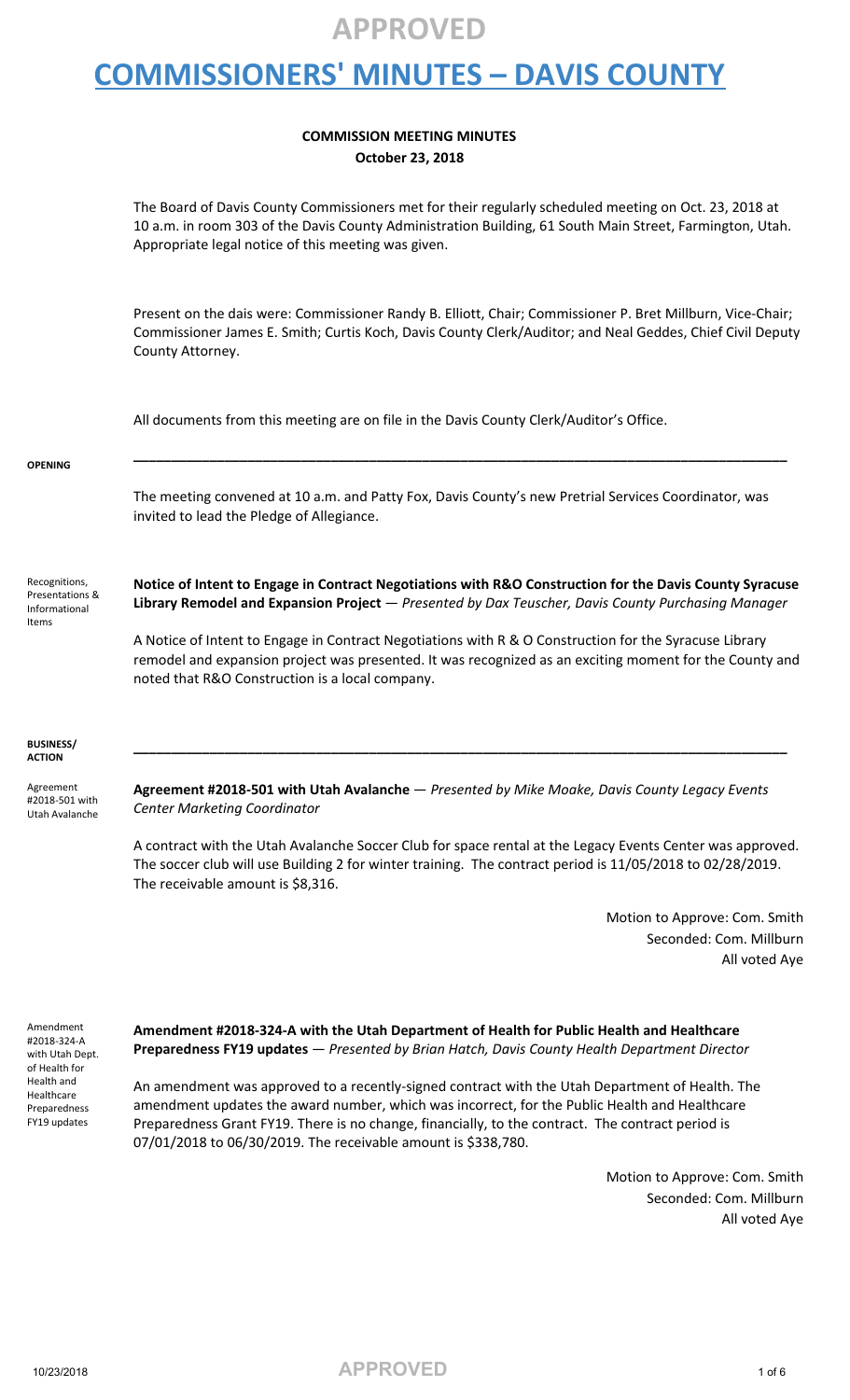Amendment #2013-602-A with UHIN to clarify obligations under HIPAA **Amendment #2013-602-A with the Utah Health Information Network (UHIN) to clarify their obligations as a Business Associate with a covered entity under HIPAA regulations** — *Presented by Brian Hatch, Davis County Health Department Director*

An amendment was presented to the County's business associate agreement with the Utah Health Information Network (UHIN) to transfer information back and forth under the HIPAA requirements. The amendment clarifies UHIN's obligations as a business associate with a covered entity under HIPAA regulations. The contract begins 10/30/2018, and renewal is perpetual. There is no dollar amount associated with this amendment.

> Motion to Approve: Com. Smith Seconded: Com. Millburn All voted Aye

Improvement Agreement and Grant of Lien #2018-502 for Neil Christensen Subdivision Lot 1

**Improvement agreement and Grant of Lien #2018-502 with Neil Christensen and Peggy D. Christensen for Neil Christensen Subdivision Lot 1** — *Presented by Tony Thompson, Davis County Property Manager*

Improvement agreements and Grants of Liens for the Neil Christensen two-lot subdivision were presented as separate contracts for each of the lots. Tony reminded Commissioners that they approved the two-lot subdivision in their last meeting and said signatures are being gathered to move the subdivision forward and get it recorded. The improvement agreements and Grants of Liens will be recorded after the plat is recorded on the property.

A motion was made to approve the improvement agreement regarding future curb, gutter, and sidewalk on Lot 1 and a Grant of Lien to Neil and Peggy Christensen. The lot is in the area of 2404 North 4500 West in Hooper.

> Motion to Approve: Com. Millburn Seconded: Com. Smith All voted Aye

Improvement Agreement and Grant of Lien #2018-503 for Neil Christensen Subdivision Lot 2

**Improvement agreement and Grant of Lien #2018-503 with Neil Christensen and Peggy D. Christensen for Neil Christensen Subdivision Lot 2** — *Presented by Tony Thompson, Davis County Property Manager*

A motion was made to approve the improvement agreement regarding future curb, gutter, and sidewalk on Lot 2 and a Grant of Lien to Neil and Peggy Christensen. This lot is in the area of 2404 North 4500 West in Hooper.

> Motion to Approve: Com. Millburn Seconded: Com. Smith All voted Aye

Ratification of Agreement #2018-504 with Chevron Products Co. for specialized law enforcement services

**Ratification of Agreement #2018-504 with Chevron Products Company to provide specialized law enforcement services** — *Presented by Chief Deputy Ty Berger, Davis County Sheriff's Office*

A contract with Chevron Products Company was presented for ratification. The Chevron Oil Refinery, in the south end of Davis County, asked the Sheriff's Office to perform traffic control for them during peak hours of rush hour traffic so they can get their vehicles onto and off of Redwood Road and back into the Chevron Refinery area. The service is needed because the area is under construction and it has become problematic for the refinery to get equipment on and off of Redwood Road during those peak hours. The traffic control service is to be performed from 5:30 a.m. to 7:30 a.m., and from 5 p.m. to 7 p.m., Monday through Friday. The contract amount is based on the service of two deputies during that time frame at \$85 per hour. The contract period is 10/17/2018 to 11/15/2018. The receivable amount is \$680 per day.

> Motion to Approve: Com. Smith Seconded: Com. Millburn All voted Aye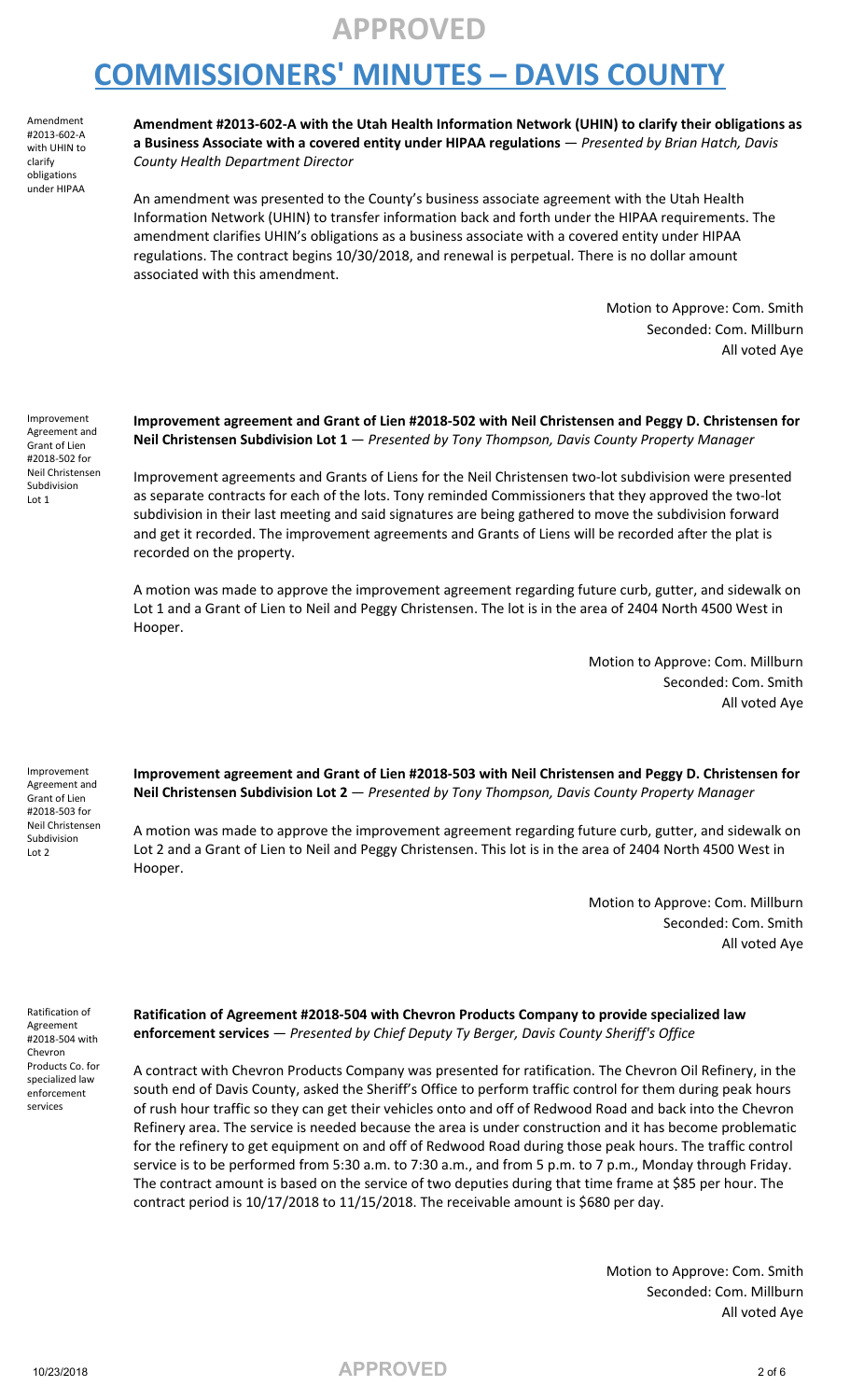Agreement #2018-505 with Nathan Dabb for animal adoption of K9 "Hasko"

**Agreement #2018-505 with Nathan Dabb for animal adoption of K9 "Hasko"** — *Presented by Chief Deputy Ty Berger, Davis County Sheriff's Office*

K9 Hasko has lived through his period of serviceability and needs to retire. The dog is very old and has been ailing for several months – the handler has to physically pick the dog up to help him get into and out of the vehicle. The K9 did not pass this last certification. The handler gave notification in April that options for the K9 needed to be explored. The handler is probably the only one equipped with the skill set to take care of that dog and he wants to adopt him. Commissioners recognized that handlers get really attached to K9s and appreciate that this handler is willing to take full responsibility for the dog with no further obligation or encumberment for the County. The contract begins 10/17/2018. This contract is neither payable nor receivable.

Following the vote on this contract, Commissioners questioned the future plan for the County's K9 program. Chief Deputy Berger said he has asked Capt. [Susan] Poulsen to give him a couple of courses of action. One option is to continue the program with the current assets (four remaining dogs), and another course of action would be to replace the K9 that is retiring. Commissioners were informed that there's also a handler who has asked to be reassigned because he's exhausted his tenure. Working with a K9 is a huge commitment, 24-7, that also impacts a handler's family. The Sheriff's Office is in the process of taking letters of interest from other people who would like to become handlers.

> Motion to Approve: Com. Millburn Seconded: Com. Smith All voted Aye

Agreement #2018-506 with Ebsco for a license to My Heritage family history database

**Agreement #2018-506 with Ebsco for a license to My Heritage, Family History Database** — *Presented by Josh Johnson, Davis County Library Deputy Director*

A contract with Ebsco was presented for My Heritage, a family history database which is used in conjunction with another family history database. Since January of this year, there have been 1,726 uses of the My Heritage database. My Heritage provides all sorts of opportunities for patrons to find ancestors, including census data, family trees from other people who have created them in the database, photos, and yearbooks dating back before the early 1900s. The contract period is 11/01/2018 to 10/31/2019. The payable amount is \$5,495.

> Motion to Approve: Com. Smith Seconded: Com. Millburn All voted Aye

Agreement #2018-507 with Administrative Office of the Courts for Utah Courts Information Xchange subscription

**Agreement #2018-507 with the Administrative Office of the Courts for Utah Courts Information Xchange subscription** — *Presented by Patty Fox, Human Resources Pretrial Service Coordinator*

An agreement between the County and the Administrative Office of the Courts to access court records for pretrial assessments and supervision was presented. This is a contract requiring a fee waiver. A letter has been written to waive the fee and the language of the contract does not include a fee. This contract will be in place until the County terminates it. The contract effective date is upon execution by both parties [approximately 10/30/2018] and expiration is upon a material breach or one day after written notice of termination. The contract is neither payable nor receivable.

> Motion to Approve: Com. Millburn Seconded: Com. Smith All voted Aye

Appointment #2018-508 of poll workers for the 2018 General Election

**Appointment #2018-508 of poll workers for the 2018 General Election and authorization for possible replacements** — *Presented by Davis County Clerk/Auditor Curtis Koch, in place of Brian McKenzie, Davis County Chief Deputy Clerk*

Commissioners were asked to approve the appointment of poll workers for the 2018 General Election and authorization for possible replacements, if there is a need of those individuals. Commissioners asked how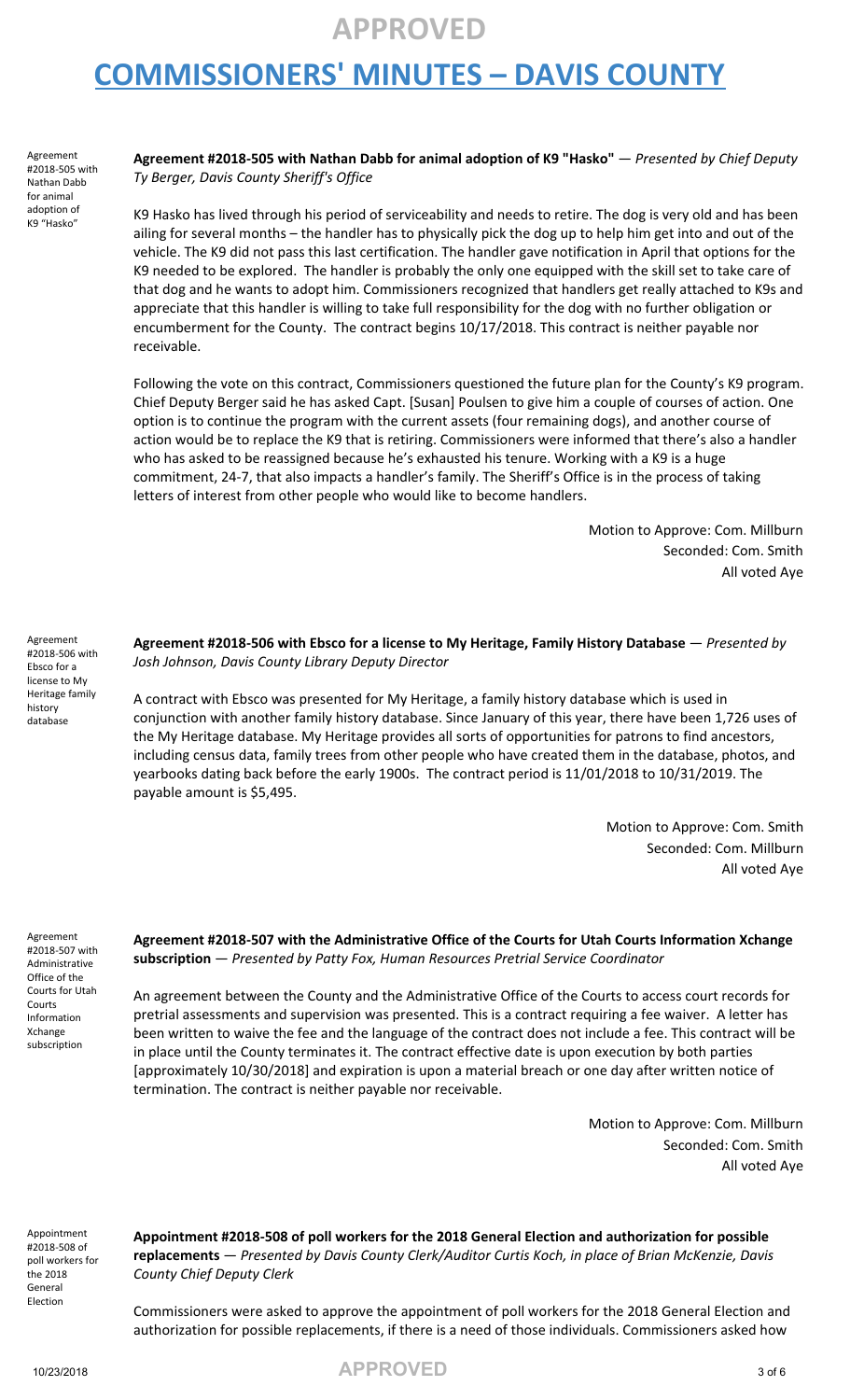many names were on the list and were given an estimate of around 150 – an amount considerably smaller than before the County adopted Vote By Mail, when lists had in excess of 900. Commissioners expressed gratitude for citizens who are willing to volunteer.

> Motion to Approve: Com. Smith Seconded: Com. Millburn All voted Aye

Resolution #2018-509 requesting 4-year recertification of the Davis County Justice Court

**Resolution #2018-509 requesting the 4-year recertification of the Davis County Justice Court** — *Presented by Commissioner Elliott*

Commissioner Elliott presented a Resolution of Davis County requesting a 4-year recertification of the Davis County Justice Court. Commissioner Millburn noted that recertification is done every four years, and there are a certain number of things that have to be reviewed to ensure the Court is performing at a certain level. Appreciation was expressed for the Judge [J. C. Ynchausti] and his team for performing well enough to be recertified. The term is 02/01/2019 to 02/01/2022.

> Motion to Approve: Com. Smith Seconded: Com. Millburn All voted Aye

Amendment #2017-373-A with Hunter and Company Communications , LLC extending contract

**Amendment #2017-373-A with Hunter and Company Communications, LLC extending contract for an additional year for consulting/strategic services** - *Presented by Commissioner Elliott*

An amendment to Contract 2017-373 with Hunter and Company Communications LL was presented, extending the contract for an additional year for consulting and strategic services. The contract period is 11/01/2018 to 10/31/2019. The payable amount is \$49,000 annually.

> Motion to Approve: Com. Millburn Seconded: Com. Smith All voted Aye

Appointment #2018-510 for Stan Goodell to the Bountiful Irrigation District Board of Trustees for additional term

**Appointment #2018-510 of Stan Goodell to the Bountiful Irrigation District Board of Trustees for an additional 4-year term** — *Presented by Presented by Commissioner Randy Elliott*

A request was considered to reappoint Stan Goodell to the Bountiful Irrigation District Board of Trustees for an additional 4-year term. The additional term will expire on 12/31/2022.

> Motion to Approve: Com. Smith Seconded: Com. Millburn All voted Aye

Commissioner Millburn moved to recess to Board of Equalization. Commissioner Smith seconded the motion. All voted Aye.

**\_\_\_\_\_\_\_\_\_\_\_\_\_\_\_\_\_\_\_\_\_\_\_\_\_\_\_\_\_\_\_\_\_\_\_\_\_\_\_\_\_\_\_\_\_\_\_\_\_\_\_\_\_\_\_\_\_\_\_\_\_\_\_\_\_\_\_\_\_\_\_\_\_\_\_\_\_\_\_\_\_\_\_\_\_\_\_\_**

**BOARD OF EQUALIZATION**

Property Tax Register

Property Tax Register matters were presented by Curtis Koch, Davis County Clerk/Auditor, as follows:

Under Auditor Adjustments there were various approved appeals, various no-change-in-value appeals, and various change-in-value appeals with hearings being held. There were two large-value appeals to be noted for the record: Storage World LLC, with an original value of \$4,775,001 and a requested change of value to \$2,690,000; United States of America, with an original value of \$21,115,000 and a requested change in value of \$1,963,000. There were various abatements listed for late abatements and one correction.

10/23/2018 **APPROVED** <sup>4</sup> of <sup>6</sup>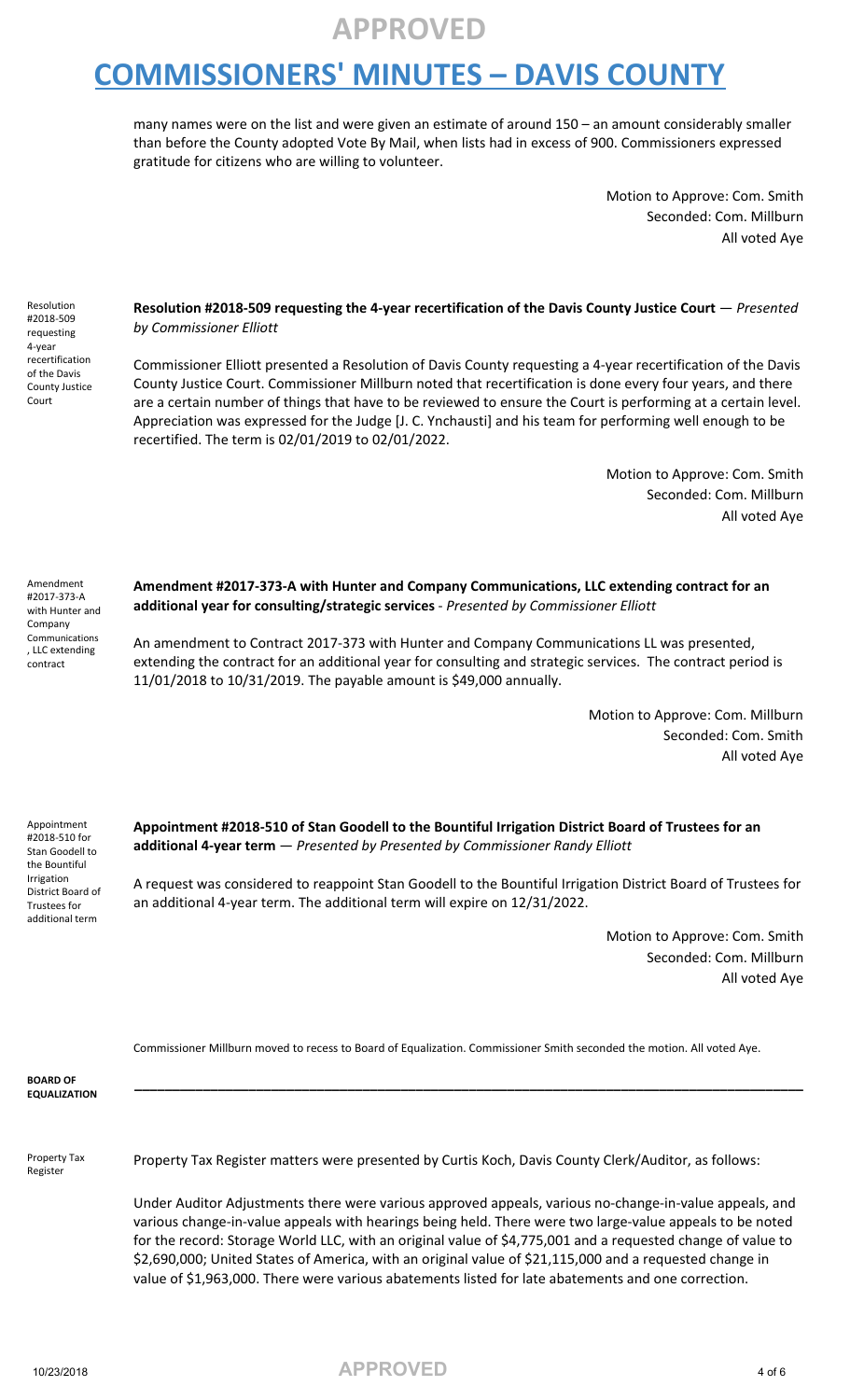Commissioners asked for more information about the large-value changes and were told that those appeals would have come to the Clerk/Auditor's office through the Assessor's Office. Davis County Assessor Dale Peterson was invited into the meeting to answer questions. When asked if the United States of America large-value change was related to MIDA (Military Installation Development Authority), he said yes. He then said he was unprepared to discuss either of those items.

A motion was made to approve all that Curtis presented with the exception of Storage World LLC (Tax ID 10-308-001) and United States of America (Tax ID 55-005-0005) and to table those two items.

> Motion to Approve: Com. Millburn Seconded: Com. Smith All voted Aye



Seconded: Com. Millburn All voted Aye

10/23/2018 **APPROVED** 5 of 6